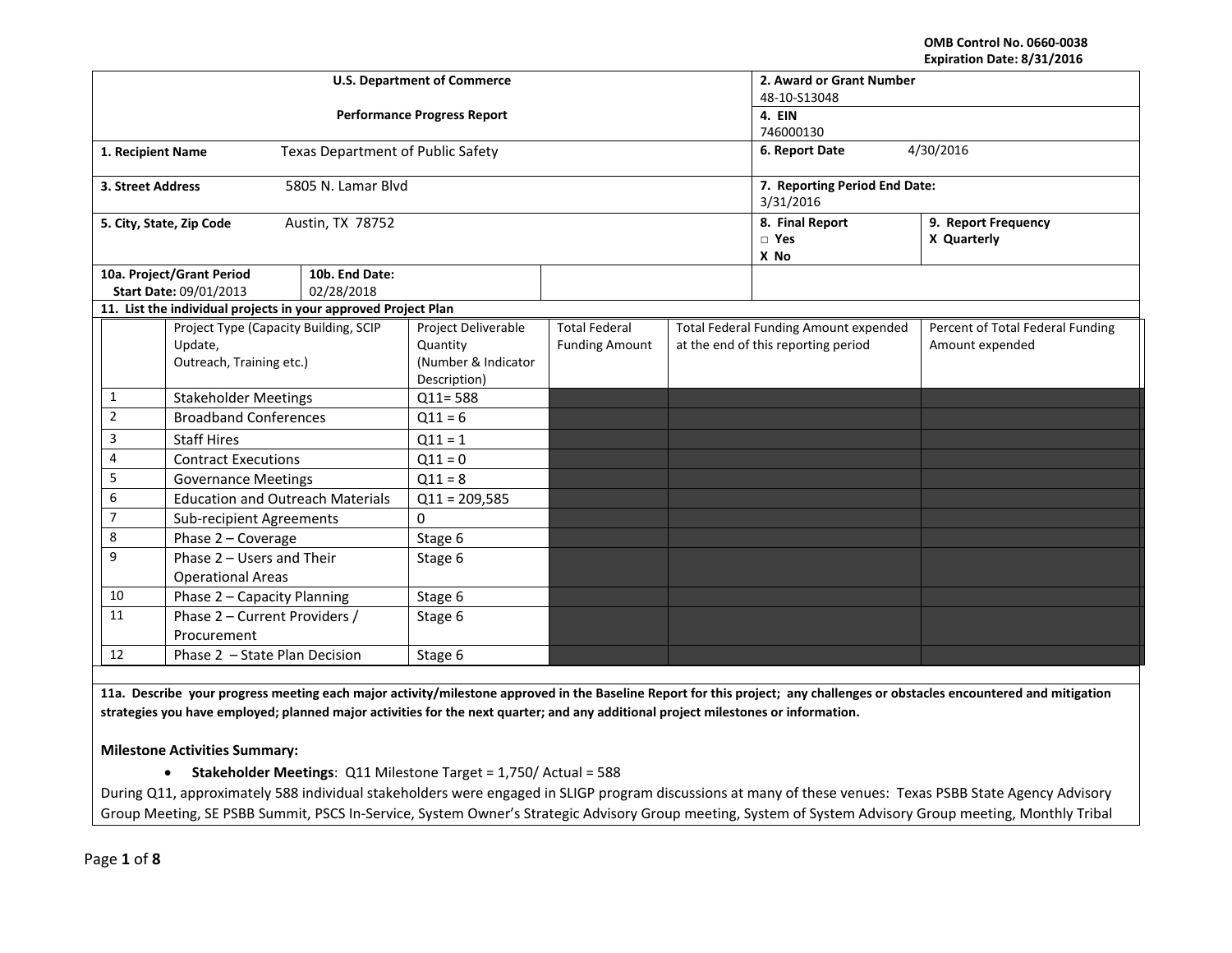## Conference Calls.

Major plans for Q12 include participation and/or presentations at: Texas Emergency Management Conference, Spring 2016 SPOC Meeting, Minnesota Public Safety Interoperable Communications Conference, Coastal Bend Hurricane Conference 2016, Association of Public Safety Communications Officials (APCO) Broadband Summit, International Association of Chiefs of Police (IACP) Conference, Law Enforcement Information Management (LEIM) Training Conference and Public Safety Broadband stakeholder meetings. Additionally, the broadband team will continue to initiate and schedule town hall meetings and coverage workshops with regional and area agencies in order to conduct <sup>a</sup> more personal approach to discussing current status, questions and concerns about the future broadband network.

# **Broadband Conferences**: Q11 Milestone Target <sup>=</sup> 15 / Actual =6

During SLIGP Q11, Texas representatives participated in the following: CAPCOG meeting, Major Cities Chiefs Associations Conference, Emergency Management Association of Texas Conference, Michigan Interoperability meeting, IWCE Conference, Texas Police Chief's Association.

# **Staff Hire**: Q11 Milestone Target <sup>=</sup> 0 / Actual <sup>=</sup> 1

The overall headcount for Staff FTEs has changed due to 1 new hire. We hired one Broadband Project Manager.

# **Contract Executions:** Q11 Milestone Target <sup>=</sup> 0 / Actual <sup>=</sup> 0

The overall headcount for Contract Execution has not changed during this quarter.

## **Governance Meetings**: Q11 Milestone Target <sup>=</sup> 9 / Actual <sup>=</sup> 8

Q11 meetings consisted of monthly SWIC Office Team meetings, SWIC Executive Council meetings and SLIGP bi-weekly meetings.

Q11 the TxPSBP team will address the future of the SAGs and will include scheduled Town Hall meetings with regional and individual entities.

- . **Education and Outreach (E&O):** Q11 Milestone Target <sup>=</sup> 45,451/ Actual <sup>=</sup> 209,585
- Team has over 366 twitter followers (greater than 13% increase in followers since Q10) and has tweeted over 30 times since last quarter.
- $\bullet$ The Texas Public Safety Broadband Program Newsflash is being sent out as needed. In Q11, newsflashes were sent to <sup>a</sup> total of 1736 recipients.
- $\bullet$ • There have been 207,175 Website Hits for the www.TXLTE.com website in Q11.
- . The eLearning Course consisted of <sup>a</sup> total of 546 user accounts, with 193 users completing the Introduction to Texas Public Safety Broadband (For Credit) Course, 63 users completing the Introduction to Texas Public Safety Broadband (Not for Credit), and 52 users completing the Mobile Data Survey Tool course.

# **Phase 2 Activities:**

The following details will outline the team's Phase 2 activities and progress:

 **8. Coverage (Stage 6):** As an output of the Rural SAG, the team provided <sup>a</sup> draft phased coverage map to FirstNet illustrating <sup>a</sup> county‐by‐county breakdown of tiered needs for public safety LTE. This report outlined the methodology, how the phased map was derived, as well as the datasets that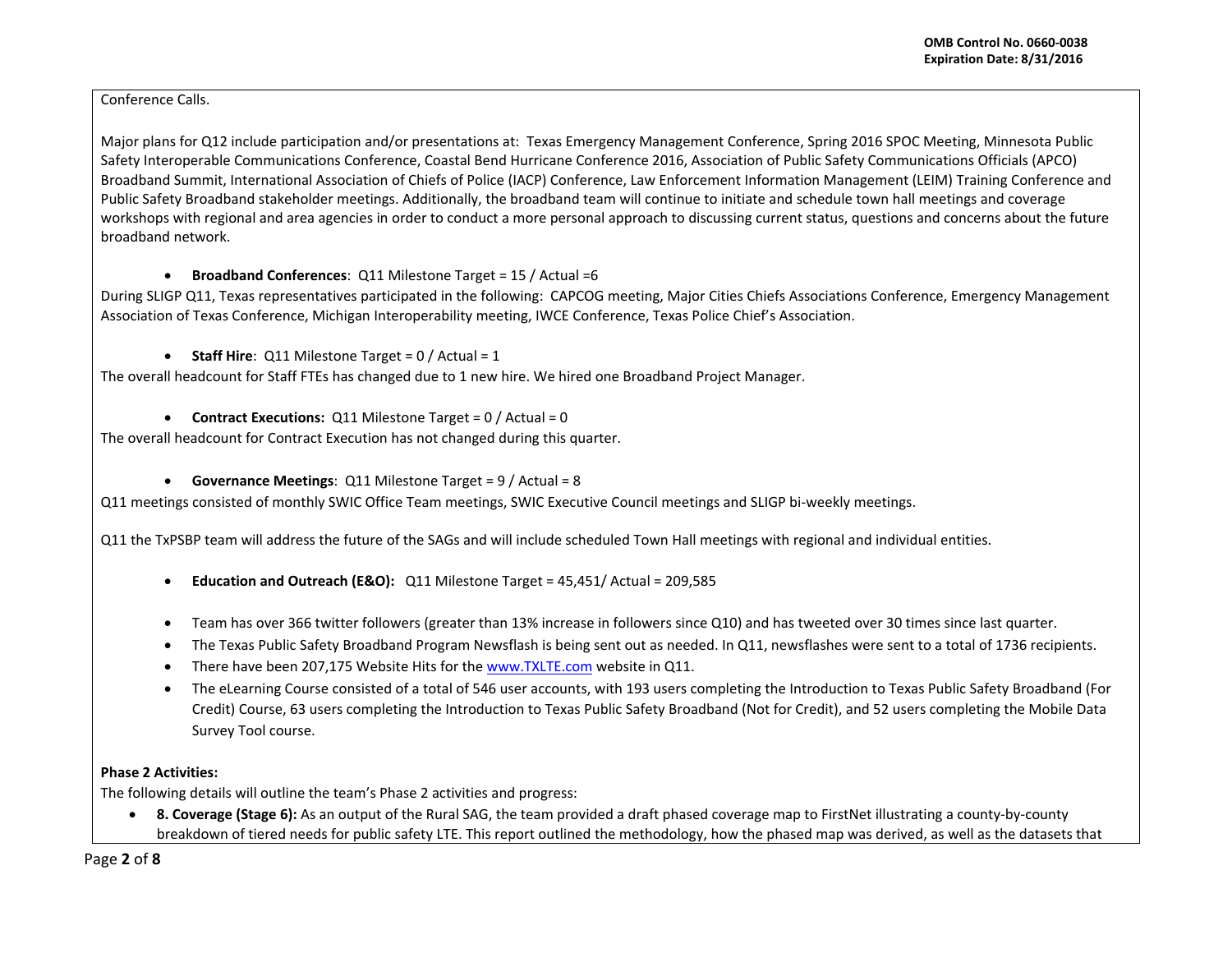were gathered. The team also provided statewide 911 call location data from the Public Safety Answering Points. These data sets and reports were submitted to FirstNet by the September 30<sup>th</sup> deadline. Additional data will be used for the State Plan process as it is collected and/or identified.

Looking forward, the team has combined the map data with hurricane evacuation routes in an effort to create <sup>a</sup> Texas <sup>a</sup> baseline coverage objective. During Q11, the team released the Texas baseline coverage objective to jurisdictions statewide for their comments and consideration. This feedback will be incorporated into the overall Texas baseline coverage objective to provide to FirstNet as part of the development of <sup>a</sup> State Plan.

- 0 **9. Users and Their Operational Areas (Stage 6):** The team submitted the Mobile Data Survey results through the CASM portal to meet the September 30<sup>th</sup> deadline. At the end of Q9, over 1100 agencies had completed the survey. The State continues to encourage jurisdictions to complete the MDS so that <sup>a</sup> more representative sample can be obtained. Outreach efforts continue, with the utilization of additional Strategic Advisory Groups, to better understand user needs and their operational areas. As additional survey results are submitted to CASM, this information will be provided to FirstNet.
- 0 **10. Capacity Planning (Stage 6):** At the end of Q9 (September 30<sup>th</sup> deadline), the team submitted a one-month snapshot of wireless data usage from the Texas Highway Patrol.
- 0 **11. Current Providers/Procurement (Stage 6):** The team submitted the Mobile Data Survey results through the CASM portal to meet the September <sup>30</sup>th deadline. The team also provided information outlining the State Contracting Agency – DIR and mobile data procurement options available.
- 0 **12. State Plan Decision (Stage 6):** The team, in consultation with the Office of the Governor, created and held an initial meeting of the State Agency Strategic Advisory Group. In addition, the team was in consultation with the Office of the Governor, and developed <sup>a</sup> list of priorities for the State of Texas to be included in the State Plan. The Texas decision process will be determined through FirstNet's Consultation Plan for 2016.
- e **Other Activities:**
	- Working to facilitate and finalize <sup>a</sup> Tribal Meeting with FirstNet at the 2016 Texas Emergency Management Conference (TEMC).
	- . Harris County conducted <sup>a</sup> month‐long Band‐14 deployment in support of the Houston Livestock Show and Rodeo at NRG Park. Harris County and the TxPSBP team are working with FirstNet to draft an after action review and other reports as part of the Special Events KLC.

**11c. Provide any other information that would be useful to NTIA as it assesses this project's progress.**

- The team continues to work in conjunction with Harris County on <sup>a</sup> Joint Outreach Package.
- Meetings held between the State of Texas and Harris County to further define and outline actionable plans for each KLC core transition, data analytics, special events, extended mode, and training.
- The team continues to work on informational videos and online courses.

11d. Describe any success stories or best practices you have identified. Please be as specific as possible.

- $\bullet$ ● TXLTE website and online e-learning portal has become the benchmark for numerous states as they design and rollout their own online presence.
- $\bullet$ Developed <sup>a</sup> tutorial video to help state, local & tribal agencies complete their coverage objectives map, using the online Coverage Mapping Tool.

**12. Personnel**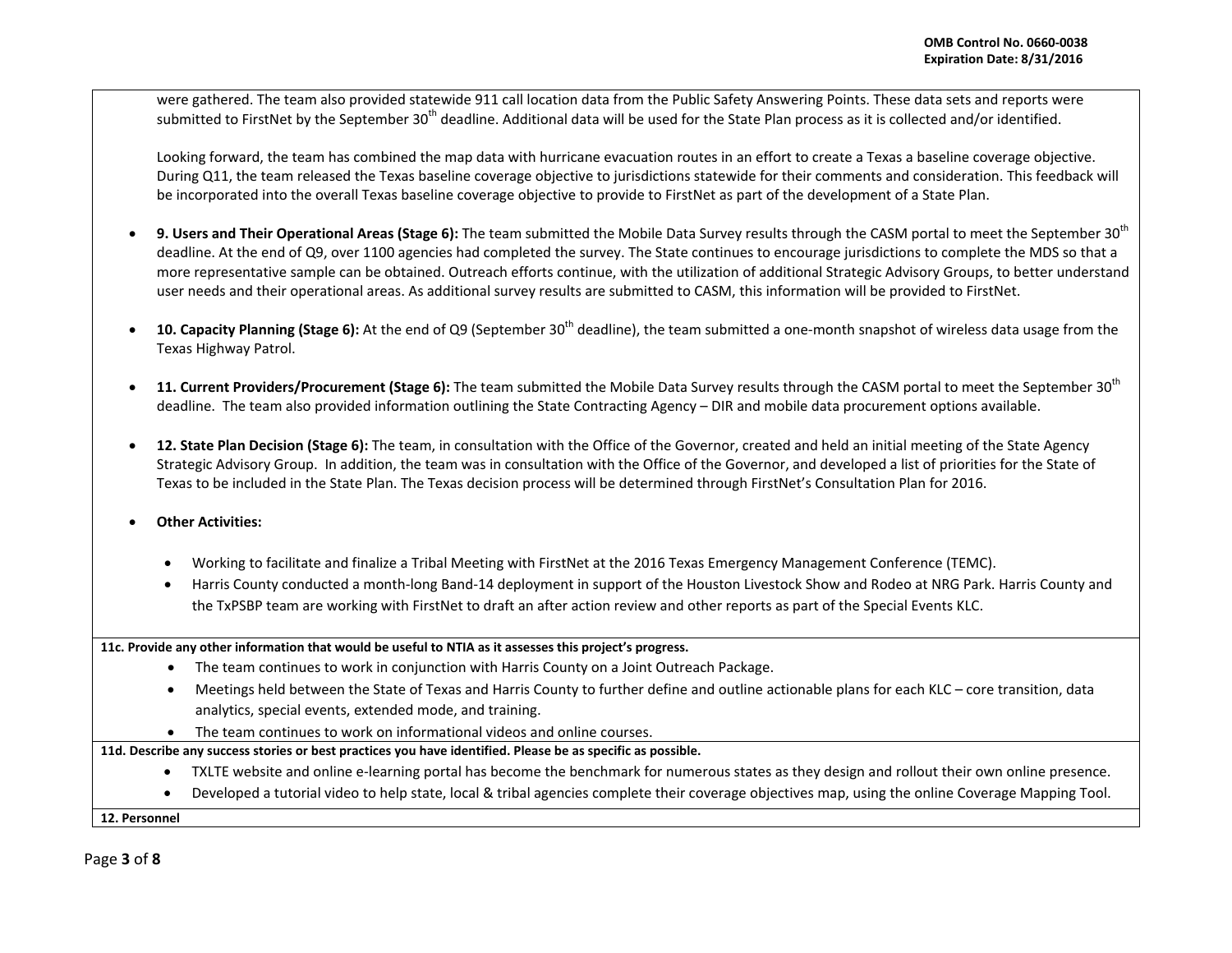### 12a. If the project is not fully staffed, describe how any lack of staffing may impact the project's time line and when the project will be fully staffed.

The program is fully staffed with the addition of 1 FTE this quarter. This staffing plan may be modified when necessary to meet specific needs and programmatic changes.

#### **12b. Staffing Table**

| <b>Job Title</b>                  | FTE % | <b>Project(s) Assigned</b>                                                      | Change    |
|-----------------------------------|-------|---------------------------------------------------------------------------------|-----------|
| SWIC: FTE = $1$                   | 25    | Provide oversight of all SLIGP activities.                                      | No change |
| DPS Legal Advisors: FTE = 1       | 10    | Advise on all legal issues, MOA support.                                        | No change |
| Program Managers 1: FTEs = $4$    | 90    | Direct the purpose and status of all program projects; manage time and budget   | No change |
|                                   |       | allocations; support project-level activity to ensure goals are met.            |           |
| Program Managers 2: FTEs = $1$    | 10    | Provide strategy, scope and timeline; inside legal counsel oversight.           | No change |
| Project Managers 1: FTEs = 1      | 50    | Coordination of: State and regional governance meetings; education/outreach and | No change |
|                                   |       | rural development programs; and production of materials.                        |           |
| Project Managers 2: FTEs = 2      | 90    | Assist with and coordinate E & O efforts                                        | No change |
| Project Managers 2: FTEs = 6      |       | Assist with and coordinate E & O efforts                                        | No change |
| Project Managers 3: FTEs = 27     | 10    | Temporary assignments as needed; Assist with and coordinate E & O efforts       | No change |
| IT Program Specialists: FTE = $1$ | 50    | Development and production of audio-visual products conference needs, webinars, | No change |
|                                   |       | and training materials.                                                         |           |
| SAA Director: FTE = 1             |       | M&A                                                                             | No change |
| SAA Manager: $FTE = 1$            |       | M&A                                                                             | No change |
| SAA Coordinator: FTE = 1          | 6.6   | M&A                                                                             | No change |
| SAA Budget Analyst: FTE = $1$     |       | M&A                                                                             | No change |
| SAA Grant Accountant: $FTE = 1$   | 2.7   | M&A                                                                             | No change |

Add RowRemove Row

### **13. Subcontracts (Vendors and/or Subrecipients)**

13a. Subcontracts Table – Include all subcontractors. The totals from this table must equal the "Subcontracts Total" in Question 14f.

| Name             | Subcontract        | Type             | RFP/RFQ      | Contract | Start | End  | <b>Total Federal</b>   | <b>Total Matching</b>  | Project and % Assigned |
|------------------|--------------------|------------------|--------------|----------|-------|------|------------------------|------------------------|------------------------|
|                  | Purpose            | (Vendor/Subrec.) | Issued       | Executed | Date  | Date | <b>Funds Allocated</b> | <b>Funds Allocated</b> |                        |
|                  |                    |                  | (Y/N)        | (Y/N)    |       |      |                        |                        |                        |
| Communications   | Develop and        | Vendor           | $\mathbf{v}$ |          | Aug.  | Feb. | \$245,280.00           |                        | N/A                    |
| Planner/Technica | track operational  |                  |              |          | 2014  | 2018 |                        |                        |                        |
| l Writer         | budget; assist     |                  |              |          |       |      |                        |                        |                        |
| (2 contracts)    | developing and     |                  |              |          |       |      |                        |                        |                        |
|                  | tracking           |                  |              |          |       |      |                        |                        |                        |
|                  | milestones,        |                  |              |          |       |      |                        |                        |                        |
|                  | MDST, Tribal and   |                  |              |          |       |      |                        |                        |                        |
|                  | O&E efforts; draft |                  |              |          |       |      |                        |                        |                        |
|                  | Quarterly PPRs,    |                  |              |          |       |      |                        |                        |                        |

Page **4** of **8**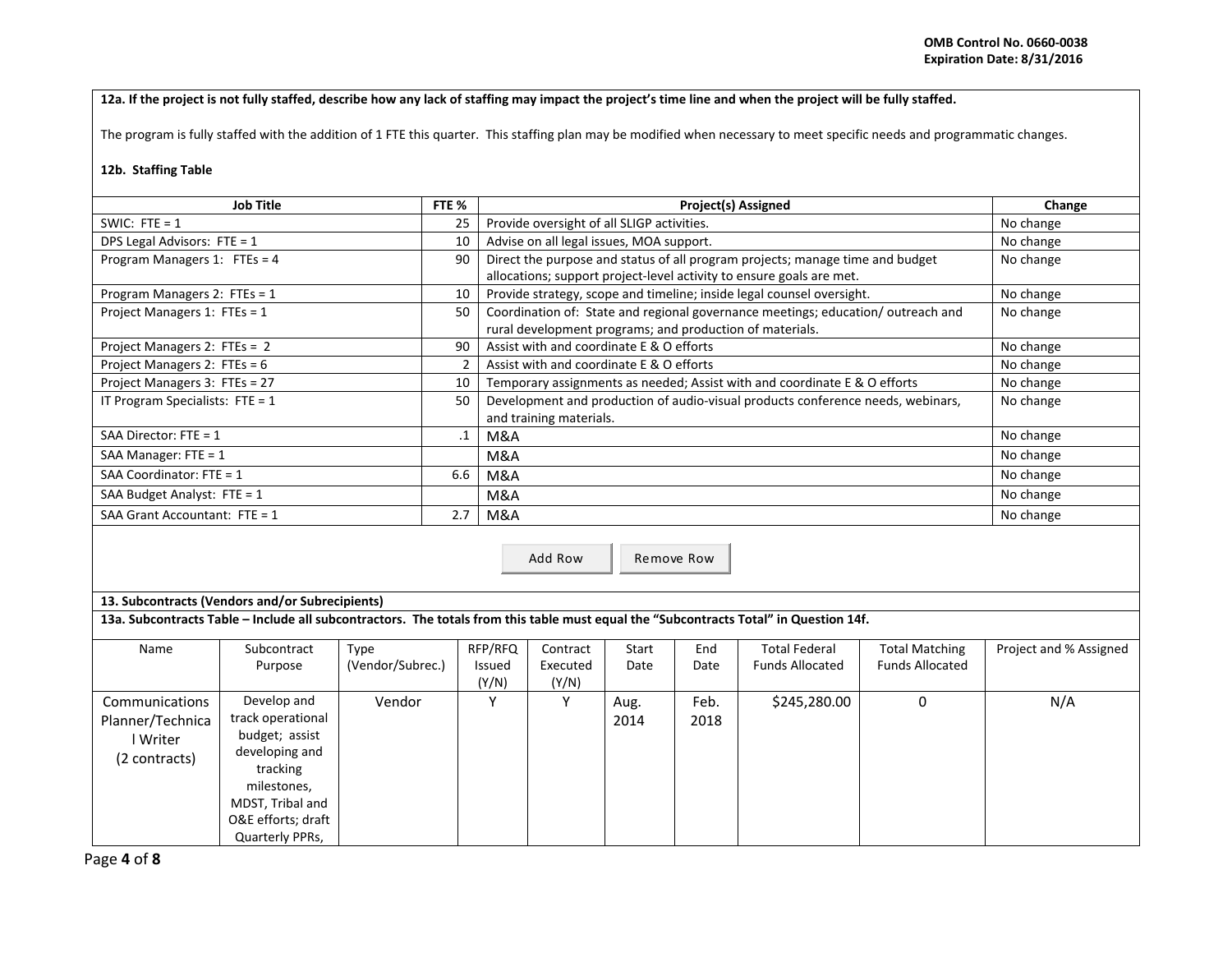|                                             | and other related<br>documents and<br>reports                                                                                                                                                                                                                                                                |        |              |             |              |              |              |           |     |
|---------------------------------------------|--------------------------------------------------------------------------------------------------------------------------------------------------------------------------------------------------------------------------------------------------------------------------------------------------------------|--------|--------------|-------------|--------------|--------------|--------------|-----------|-----|
| Technologist<br>2 contractor)               | Develop design<br>elements, the<br>structure and<br>mechanism of<br>the individual<br>projects; focused<br>on operational<br>elements and<br>responsible for<br>tasks,<br>deliverables and<br>outputs of the<br>project.                                                                                     | Vendor | $\mathsf Y$  | Y           | Aug.<br>2014 | Feb.<br>2018 | \$532,350.00 | $\pmb{0}$ | N/A |
| Outside Legal<br>Counsel,<br>(1 contract)   | Development of<br>State and Local<br>MOU/ Inter-local<br>Agreements,<br>MOU template;<br>and other work<br>compliant with<br>FirstNet<br>requirements.                                                                                                                                                       | Vendor | $\mathsf{Y}$ | $\mathsf Y$ | Aug.<br>2014 | Feb.<br>2018 | \$43,750.00  | $\pmb{0}$ | N/A |
| E & O<br>Coordinator(s),<br>(2 contractors) | Development of<br>tasks will include:<br>speaking at<br>conferences,<br>workshops and<br>meetings;<br>facilitating<br>regional kick-off<br>meetings,<br>development of<br>discipline focused<br>materials, assist<br>in the<br>development of<br>the Rural<br>Coverage Plan<br>and Education<br>and Outreach | Vendor | $\mathsf Y$  | $\mathsf Y$ | Aug.<br>2014 | Feb.<br>2018 | \$787,500    | $\pmb{0}$ | N/A |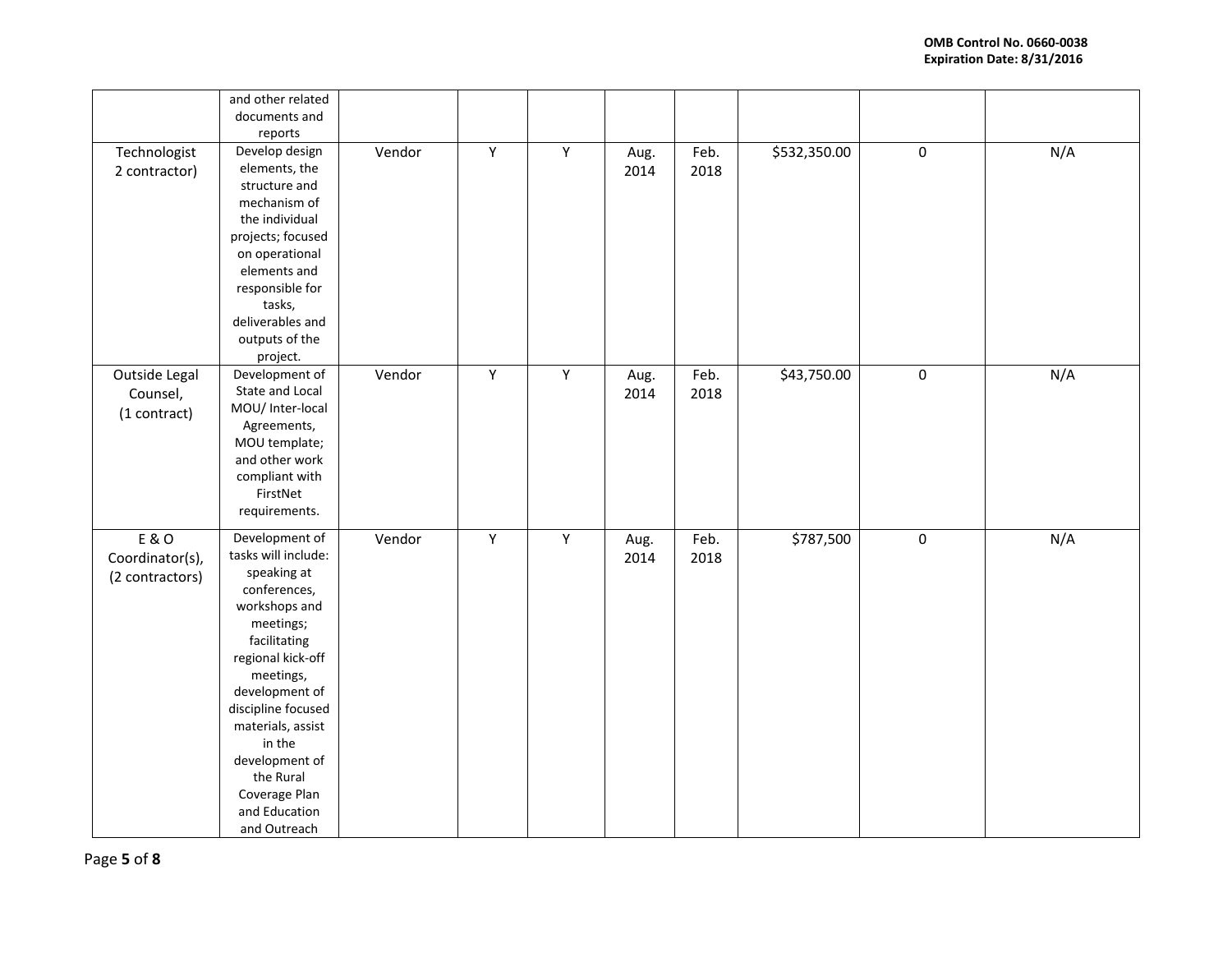|                                               | program.                                                                                                                                                                                                                                                                                                                                                                                                     |        |                |             |              |              |                |           |     |
|-----------------------------------------------|--------------------------------------------------------------------------------------------------------------------------------------------------------------------------------------------------------------------------------------------------------------------------------------------------------------------------------------------------------------------------------------------------------------|--------|----------------|-------------|--------------|--------------|----------------|-----------|-----|
| Project<br>Management<br>Administrators       | Scheduling,<br>facilitating,<br>managing, and<br>inviting public<br>safety entities to<br>participate in<br>governance<br>strategic advisory<br>groups and the<br>LTE SCIP<br><b>Executive Council</b><br>meetings;<br>assisting with<br>program planning<br>and<br>management,<br>including<br>development of<br>project<br>management<br>processes and<br>procedures;<br>tracking<br>milestone<br>metrics; | Vendor | Y              | Y           | Aug.<br>2014 | Feb.<br>2018 | \$1,052,258.00 | $\pmb{0}$ | N/A |
| Project Manager<br>SME(s)<br>(15 contractors) | Tasks include:<br>speaking at<br>conferences,<br>workshops and<br>meetings;<br>facilitating<br>regional kick-off<br>meetings,<br>development of<br>discipline focused<br>materials, assist<br>in the<br>development and<br>implementation<br>of the Rural<br>Coverage Plan<br>and Education<br>and Outreach                                                                                                  | Vendor | $\overline{Y}$ | $\mathsf Y$ | Aug.<br>2014 | Feb.<br>2018 | \$1,310,905.00 | $\pmb{0}$ | N/A |

Page **6** of **8**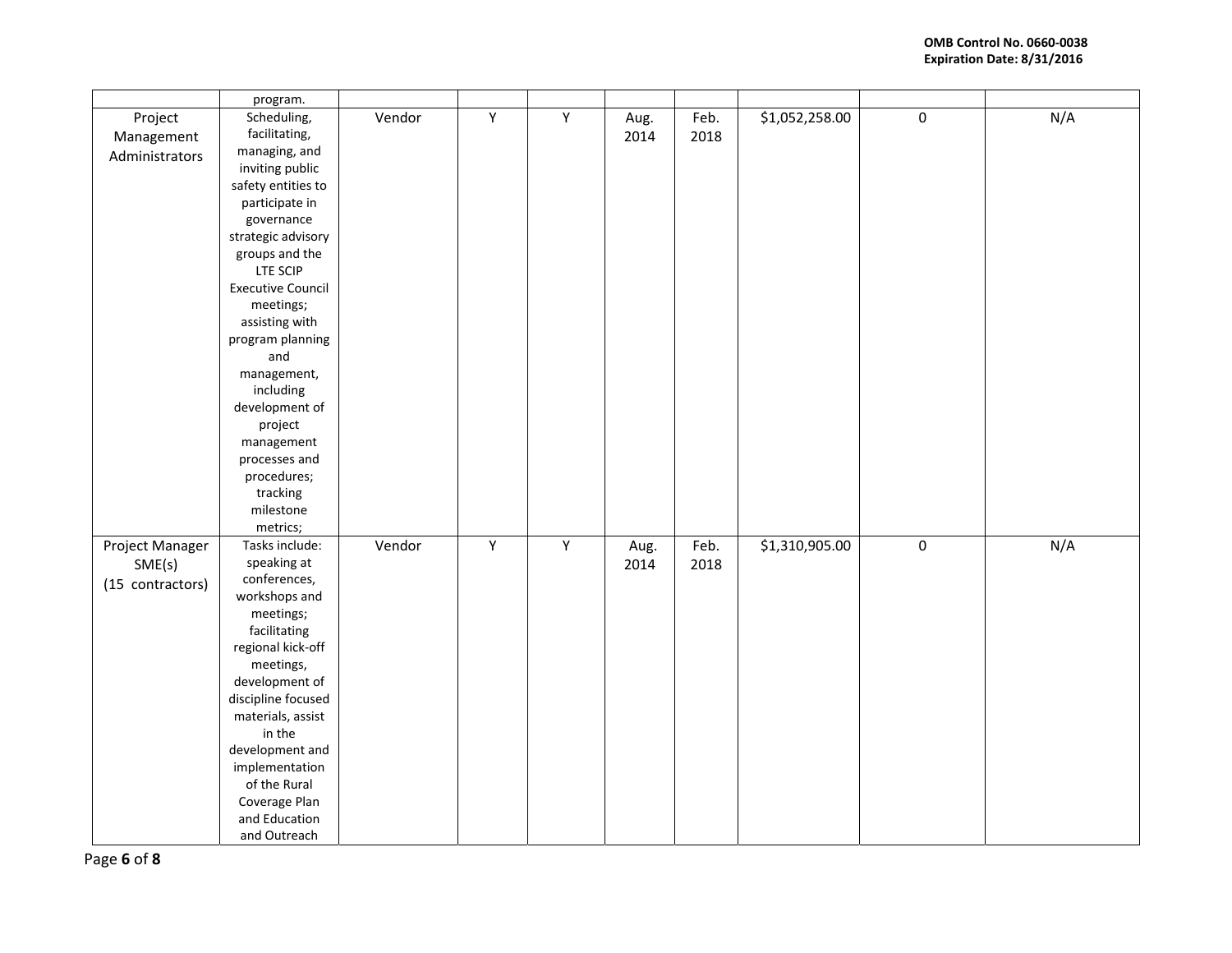|                                                                                                               | programs. |               |                          |  |                     |                        |                                                   |                                |                                                                                                                                                               |                                                                                                                                                                                      |  |
|---------------------------------------------------------------------------------------------------------------|-----------|---------------|--------------------------|--|---------------------|------------------------|---------------------------------------------------|--------------------------------|---------------------------------------------------------------------------------------------------------------------------------------------------------------|--------------------------------------------------------------------------------------------------------------------------------------------------------------------------------------|--|
|                                                                                                               |           |               |                          |  |                     | <b>TOTAL</b>           |                                                   | \$3,972,043.00                 |                                                                                                                                                               |                                                                                                                                                                                      |  |
|                                                                                                               |           |               |                          |  |                     |                        |                                                   |                                |                                                                                                                                                               |                                                                                                                                                                                      |  |
|                                                                                                               |           |               |                          |  | Remove Row          |                        |                                                   |                                |                                                                                                                                                               |                                                                                                                                                                                      |  |
|                                                                                                               |           |               |                          |  |                     |                        |                                                   |                                | 13b. Describe any challenges encountered with vendors and/or subrecipients. All contractors have provided quality service on assigned SLIGP tasks and meeting |                                                                                                                                                                                      |  |
| engagements.                                                                                                  |           |               |                          |  |                     |                        |                                                   |                                |                                                                                                                                                               |                                                                                                                                                                                      |  |
|                                                                                                               |           |               |                          |  |                     |                        |                                                   |                                |                                                                                                                                                               |                                                                                                                                                                                      |  |
|                                                                                                               |           |               |                          |  |                     |                        |                                                   |                                |                                                                                                                                                               |                                                                                                                                                                                      |  |
| 14. Budget Worksheet                                                                                          |           |               |                          |  |                     |                        |                                                   |                                |                                                                                                                                                               |                                                                                                                                                                                      |  |
| Columns 2, 3 and 4 must match your current project budget for the entire award, which is the SF-424A on file. |           |               |                          |  |                     |                        |                                                   |                                |                                                                                                                                                               |                                                                                                                                                                                      |  |
| Only list matching funds that the Department of Commerce has already approved.                                |           |               |                          |  |                     |                        |                                                   |                                |                                                                                                                                                               |                                                                                                                                                                                      |  |
| Project Budget Element (1)                                                                                    |           | Federal Funds | <b>Approved Matching</b> |  | <b>Total Budget</b> |                        | <b>Federal Funds</b>                              | <b>Approved Matching Funds</b> |                                                                                                                                                               | Total Funds Expended (7)                                                                                                                                                             |  |
|                                                                                                               |           | Awarded (2)   | Funds (3)                |  | (4)                 |                        | Expended (5)                                      | Expended (6)                   |                                                                                                                                                               |                                                                                                                                                                                      |  |
| a. Personnel Salaries                                                                                         |           | \$772,290     | \$938,599                |  | 1,710,889           |                        | 232,574                                           | 597,867                        |                                                                                                                                                               | 830,441                                                                                                                                                                              |  |
| b. Personnel Fringe Benefits                                                                                  |           | \$229,678     | \$279,139                |  | 508,817             |                        | 71,452                                            | 158,241                        |                                                                                                                                                               | 229,693                                                                                                                                                                              |  |
| c. Travel                                                                                                     |           | 362,230       | 12,463                   |  | 374,693             |                        | 241,271                                           | 680                            |                                                                                                                                                               | 241,951                                                                                                                                                                              |  |
| d. Equipment                                                                                                  |           | $\Omega$      | $\Omega$                 |  | $\Omega$            |                        | $\Omega$                                          | $\Omega$                       |                                                                                                                                                               | $\Omega$                                                                                                                                                                             |  |
| e. Materials/Supplies                                                                                         |           | 16,650        | $\Omega$                 |  | 16,650              |                        | 1,630                                             | $\Omega$                       |                                                                                                                                                               | 1,630                                                                                                                                                                                |  |
| f. Subcontracts Total                                                                                         |           | 3,972,043     | 0                        |  | 3,972,043           |                        | 2,038,718                                         | 0                              |                                                                                                                                                               | 2,038,718                                                                                                                                                                            |  |
| g. Other                                                                                                      |           | 506,513       | $\Omega$                 |  | 506,513             |                        | 195,455                                           | $\Omega$                       |                                                                                                                                                               | 195,455                                                                                                                                                                              |  |
| h. Total Costs                                                                                                |           | 5,859,404     | 1,230,201                |  | 7,089,605           |                        | 2,781,100                                         | 756,788                        |                                                                                                                                                               | 3,537,888                                                                                                                                                                            |  |
| i. Indirect Costs                                                                                             |           | $\Omega$      | 234,650                  |  | 234,650             |                        | $\Omega$                                          | 149,467                        |                                                                                                                                                               | 149,467                                                                                                                                                                              |  |
| j. Total Phase 1 and 2                                                                                        |           | 5,859,404     | 1,464,851                |  | 7,324,255           |                        | 2,781,100                                         | 906,255                        |                                                                                                                                                               | 3,687,355                                                                                                                                                                            |  |
| m. % of Total                                                                                                 |           | 80%           | 20%                      |  | 100%                |                        | 75%                                               | 25%                            |                                                                                                                                                               | 100%                                                                                                                                                                                 |  |
|                                                                                                               |           |               |                          |  |                     |                        |                                                   |                                |                                                                                                                                                               | 15. Certification: I certify to the best of my knowledge and belief that this report is correct and complete for performance of activities for the purpose(s) set forth in the award |  |
| documents.                                                                                                    |           |               |                          |  |                     |                        |                                                   |                                |                                                                                                                                                               |                                                                                                                                                                                      |  |
|                                                                                                               |           |               |                          |  |                     |                        |                                                   |                                |                                                                                                                                                               |                                                                                                                                                                                      |  |
| 16a. Typed or printed name and title of Authorized Certifying Official                                        |           |               |                          |  |                     |                        | 16c. Telephone (area code, number, and extension) |                                |                                                                                                                                                               |                                                                                                                                                                                      |  |
|                                                                                                               |           |               |                          |  |                     | Office: (512) 424-2121 |                                                   |                                |                                                                                                                                                               |                                                                                                                                                                                      |  |
| Todd M. Early                                                                                                 |           |               |                          |  |                     |                        |                                                   |                                |                                                                                                                                                               |                                                                                                                                                                                      |  |
| Deputy Assistant Director<br>Texas DPS Law Enforcement Support Division                                       |           |               |                          |  |                     |                        |                                                   |                                |                                                                                                                                                               |                                                                                                                                                                                      |  |
|                                                                                                               |           |               |                          |  |                     |                        |                                                   |                                |                                                                                                                                                               |                                                                                                                                                                                      |  |
| Courier: 5805 N. Lamar Blvd, Austin, TX 78752                                                                 |           |               |                          |  |                     |                        | <b>16d. Email Address</b>                         |                                |                                                                                                                                                               |                                                                                                                                                                                      |  |
| Mailing: P.O. Box 4087, Austin, TX 78773-0113                                                                 |           |               |                          |  |                     |                        |                                                   |                                |                                                                                                                                                               |                                                                                                                                                                                      |  |
|                                                                                                               |           |               |                          |  |                     |                        | todd.early@dps.texas.gov                          |                                |                                                                                                                                                               |                                                                                                                                                                                      |  |
|                                                                                                               |           |               |                          |  |                     |                        |                                                   |                                |                                                                                                                                                               |                                                                                                                                                                                      |  |
|                                                                                                               |           |               |                          |  |                     |                        |                                                   |                                |                                                                                                                                                               |                                                                                                                                                                                      |  |
|                                                                                                               |           |               |                          |  |                     |                        |                                                   |                                |                                                                                                                                                               |                                                                                                                                                                                      |  |